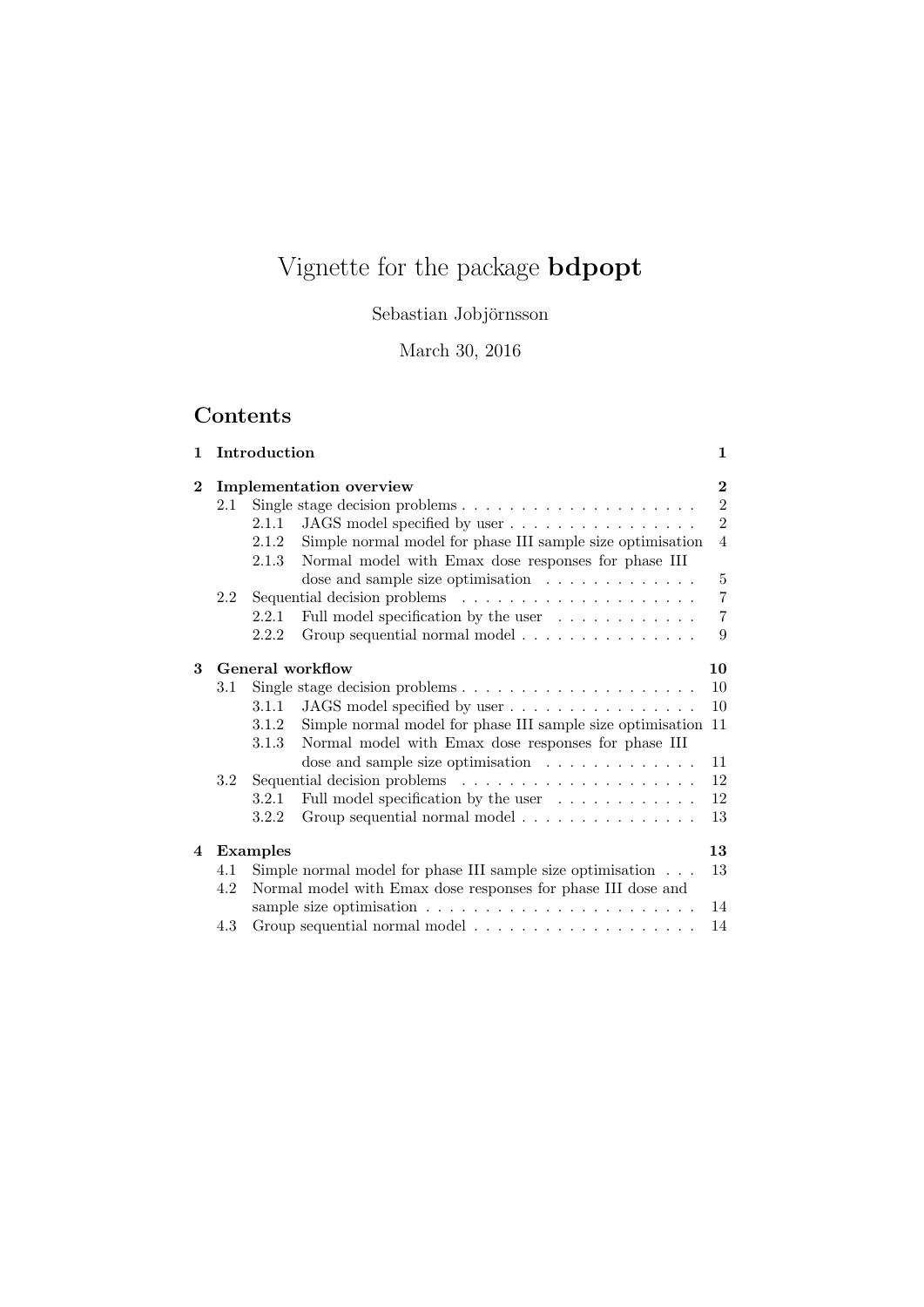## 1 Introduction

The R package described in this document has been implemented as a tool for studying certain types of decision problems that occur within the field of clinical trial optimisation. The work has been done within the framework of the EU project IDEAL (Integrated DEsign and AnaLysis of clinical trials in small population groups, see [1]). The project consists of several work packages focussed on different aspects of the statistical analysis of clinical trials for small population groups.

The objective of the R package is to provide a collection of functions that may be applied to the problem of optimising confirmatory clinical trials with respect to dose and sample size. Broadly, the functionality provided may be divided into two different levels. The core functions of the package may be used to solve Bayesian decision problems not necesserily associated with clinical trial decision making. On top of these core functions the package also provides a simplified interface to a few specific classes of clinical trial decision problems.

The Bayesian decision problems handled by bdpopt may be specified in terms of three components: a decision space, a probabilistic model and a utility function. The decision space will be denoted by  $D$  and represents the set of possible decisions available to the decision maker, each of which is assumed to be encoded by a vector of numbers  $d$ . The goal of the decision maker when planning is find a decision  $d^* \in D$  which is optimal in some sense, given the information available and a preference ranking for the different possible outcomes of a decision. Formally, it will be assumed that the available information consists of an observed value  $y$  for a vector of numbers  $Y$  and a specification of the conditional distribution (given  $Y = y$  and a decision d) for a potential future observation  $x$  of a vector of numbers  $X$ . This conditional distribution will be denoted by  $\pi(x \mid y, d)^{1}$ . To complete the description of the decision problem, a decision maker also needs to specify the utility assigned to each possible decision-outcome pair  $(X = x, d)$  given  $Y = y$ . This specification is encoded in terms of a utility function, which will be denoted by  $u(x, y, d)$ .

The major focus of the package is to provide support for solving Bayesian decision problems where the objective is to find the optimal decision  $d^*$  given that  $Y = y$  has been observed, i.e., to solve problems of the form

$$
d^* = \underset{d \in D}{\arg \max} f(d), \text{ where}
$$
  

$$
f(d) = \mathbb{E}[u(X, Y, d) | Y = y, d] = \int_{\Omega_X} u(x, y, d) \pi(x | y, d) dx.
$$
 (1)

Here,  $\Omega_X$  denotes the sample space for the random variable X. For a classic introduction to the area of applied decision theory, see the book [2] by Raiffa and Schlaifer.

There is a broad spectrum of different approaches one may take when trying to solve these types of optimisation problems. In the case that both the preferences and beliefs of the decision maker may be adequately described by very simple functions u and  $\pi$ , it might be possible to evaluate the integral in Eq.

<sup>&</sup>lt;sup>1</sup>In this document,  $\pi$  is used as general symbol for distributions. The idea behind this notation is that the arguments of  $\pi$  indicates the set of random variables that we are concerned with in any particular instance.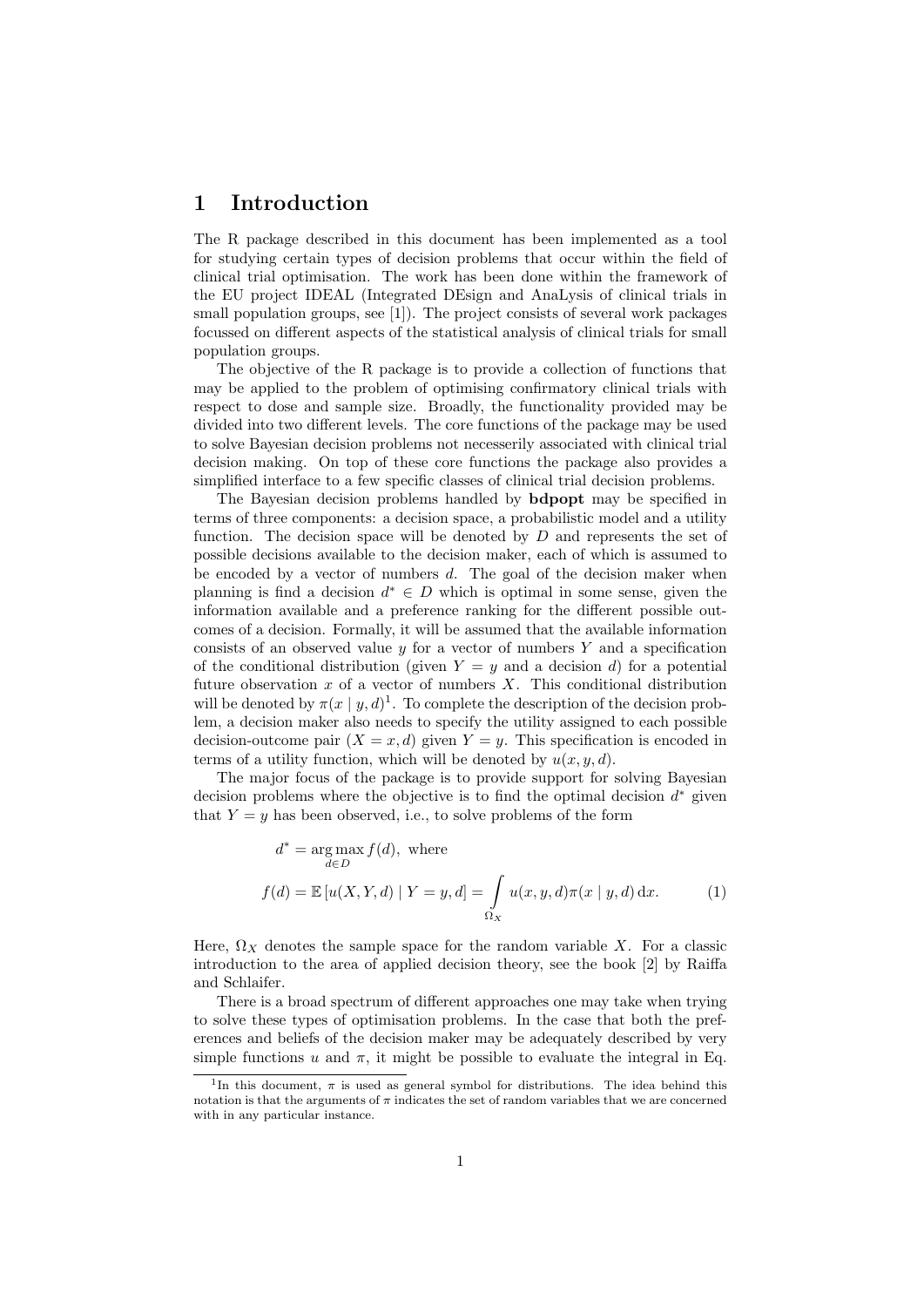(1) analytically. The problem would then be reduced to performing a (typically non-linear) optimisation. However, it is often the case that the integrand is too complicated to allow for an analytical integration. It is then necessary to turn to some form of numerical computation. Two widely employed methods are numerical quadrature and Monte Carlo integration. Quadrature methods have the advantage over Monte Carlo integration in that they often lead to more exact results, since there is no stochasticity involved in the computation. Moreover, deterministic error bounds are obtainable for certain methods. On the other hand, quadrature methods tend to be computationally very expensive for all but the smallest number of dimensions of the space  $\Omega_X$ . For a recent review of algorithms for Bayesian optimal design describing these and other approches, see [3] by Ryan et al.

This package uses Monte Carlo integration to evaluate the expected value in Eq. (1). There are two main reasons for taking this approach. Firstly, the aim has been to allow for some generality in the specification of the probabilistic model and utility model for the decision maker. In particular, it should be possible to specify models where  $\Omega_X$  does not necessarily need to be of a small dimension. Secondly, the widely used **JAGS** software package (see [4]) already provides functionality for MCMC sampling from a wide class of models. The main strategy of this package is therefore to use JAGS to obtain a sample  $(X_i)_{i=1}^n$  from the conditional distribution of X given  $Y = y$  and d and estimate  $f(d)$  with the sample mean

$$
\hat{f}(d) = \frac{1}{n} \sum_{i=1}^{n} u(X_i, y, d).
$$

## 2 Implementation overview

#### 2.1 Single stage decision problems

There are three different ways in bdpopt to optimise the expected utility for a single stage decision problem using the MCMC simulation functionality provided by JAGS, each of which is described in the following subsections. The first approach is the most flexible, but requires that the user specifies a probabilistic model by means of a correctly written model file in the BUGS language. A partial JAGS data file must also be written, specifying the values of all model parameters that are not part of the decision set. The utility function may be any arbitrary R function (for which formals may be used to extract the argument names), but the argument names must constitute a subset of the names used in the BUGS model and data files. For the other two approaches, the probabilistic model has been fixed to specific BUGS files included in the package. The utility functions also have a fixed form, but allows for some flexibility since it is possible for the user to specify certain parameter values during the creation of the models.

#### 2.1.1 JAGS model specified by user

The **JAGS** software may be called from R using the interface package riags. The user specifies a probabilistic model in a model file, which is written in the BUGS language. In our setting, this model file defines a joint distribution for  $(X, Y)$  given d. The user may condition on a specific value y of Y and decision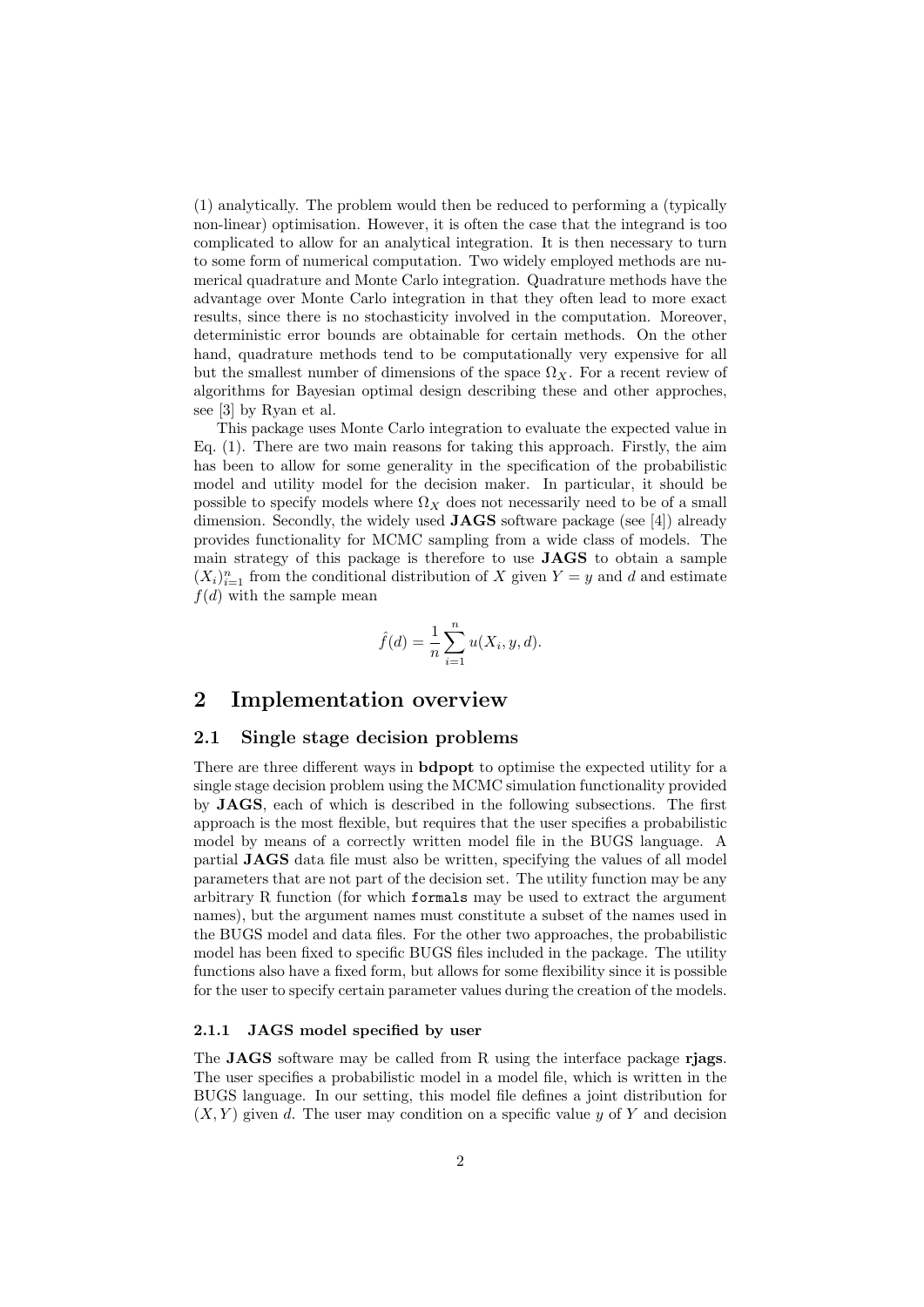d by specifying their fixed values in a so called data file (or, alternatively, using a list data structure in R). JAGS is then used to draw MCMC samples from the posterior distribution of X given  $Y = y$  and d.  $Y = y$  is fixed during the optimisation, but since  $d$  is varied over  $D$  and the distribution of  $X$  may depend on  $d$  a new **JAGS** model is set up and samples drawn independently for each value of d. The Monte Carlo integration is done for each point in a grid  $G$ , which is defined as a subset of D. This will lead to the sample mean approximation  $\tilde{f}(d)$  of the true expected utility  $f(d)$  for  $d \in G$ .

Now suppose that the samples  $(X_i)_{i=1}^n$  drawn from  $\pi(x | y, d)$  are independent and identically distributed random variables. Under appropriate conditions on  $\pi(x \mid y, d)$  and  $u(x, y, d)$ , the Central Limit Theorem then implies that  $(\hat{f}(d))_{d\in G}$  is a collection of independent and approximately normally distributed random variables,

$$
\hat{f}(d) \sim \mathcal{N}\left(f(d), \frac{\text{Var}(u(X, Y, d) \mid Y = y, d)}{n}\right),\tag{2}
$$

with  $n$  being the number of random draws in the simulation. However, the MCMC samples produced by JAGS are not independent (there exists autocorrelation in the chain). This implies that the formula in Eq. (2) is not directly applicable. General ergodic results from MCMC theory implies that  $\hat{f}(d)$  converges (almost surely) to  $f(d)$  as  $n \to \infty$ , but the autocorrelation of the chain means that the method used to estimate the variance of the sample mean must be modified. **bdpopt** uses the function spectrum0.ar in the coda package to obtain such an estimate.

The information that  $(\hat{f}(d))_{d\in G}$  provides about the true form of  $f(d)$  increases with the size of the grid and the sample size  $n$  used for the sample means. Increasing the total number of grid points  $g = |G|$  will decrease the risk of not including a grid point close to the true value of  $d^*$ . Increasing n will lead to a better precision for the estimates, which decreases the risk that a suboptimal estimate of  $d^*$  is found because of the stochastic variation of the simulations. The computation time increases linearly with  $g$  and  $n$ , at least for moderately large values.

In many cases the expected utility surface is very flat close to the optimal d<sup>\*</sup>. This will make the stochastic variation of the estimates  $\hat{f}(d)$  especially problematic. There are many suggestions in the literature on how to alleviate this problem. The approach chosen by the author follows the one described by Müller and Parmigiani in [5]. A smooth regression function  $r(d)$  is fitted to the Monte Carlo samples  $(\hat{f}(d))_{d\in G}$ . This is done in **bdpopt** using either Gaussian process regression (GPR) (see, e.g., the book [6] by Rasmussen and Williams for an introduction to GPR) or local polynomial regression, via the function loess in the stats package.

GPR is a nonparametric method, which allows for flexibility when fitting the regression function. This is an important property, since a goal with the bdpopt package has been to allow the user to have the freedom to specify utility functions of an arbitrary form. However, the approach certainly has its limitations. Package testing by the author indicates that the GPR regression step works adequately only when the true function  $f(d)$  is sufficiently smooth and there are not great differences in the rate of change for different regions of the domain D. Another thing for the user to keep in mind is that the computational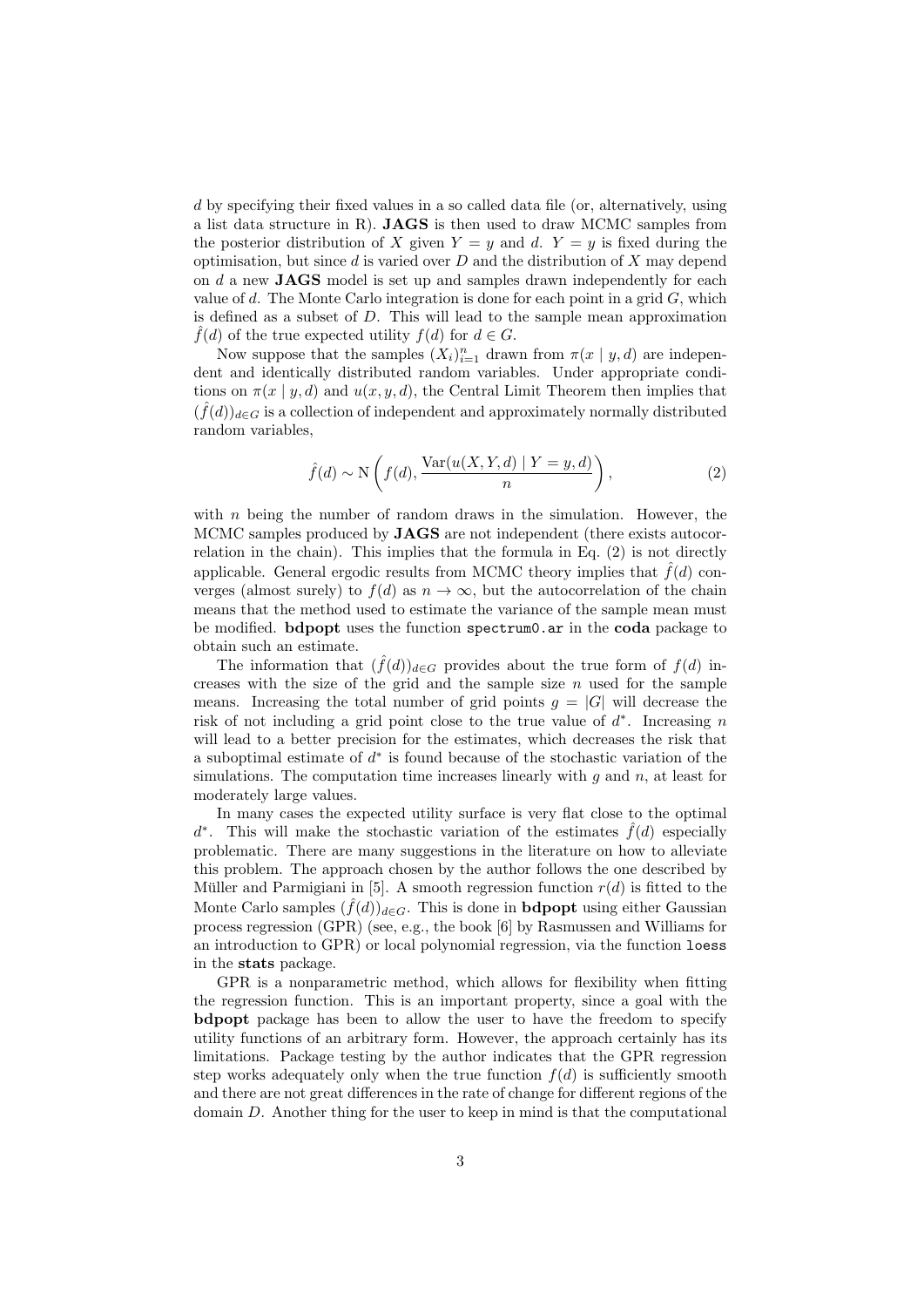complexity of fitting the GPR model to the data, and also the complexity of the resulting regression function, increases with the number of grid points g.

By definition, a Gaussion process is a collection of random variables for which any finite subcollection have a joint Gaussian distribution. Such a process is completely specified by its mean and covariance functions. When the GPR is performed in bdpopt, the object that is modelled as a Gaussian process is the collection of sample means  $(f(d))_{d\in D}$ . The mean and covariance functions for this process are defined as

$$
m(d) = \mathbb{E}\left[\hat{f}(d)\right], \quad c(d, d') = \text{Cov}\left(\hat{f}(d), \hat{f}(d')\right). \tag{3}
$$

When the regression is performed by the function  $fit.gpr$ , it is done under the assumption that  $m(d) = 0^2$ . Denoting the components of a vector decision d of dimension q by  $d_1, \ldots, d_q$ , the covariance function is assumed to be of the squared exponential type

$$
c(d, d') = \sigma_f^2 \exp\left(-\frac{1}{2} \sum_{i=1}^q \left(\frac{d_i - d'_i}{l_i}\right)^2\right) + \mathbb{I}(d = d')\sigma_d^2.
$$
 (4)

The vector  $(\sigma_f, l_1, \ldots, l_q)$  is referred to as the vector of hyperparameters for the GPR model.  $\sigma_f$  sets the overall scale for the values of  $\hat{f}(d)$ . The parameters  $l_1, \ldots, l_q$  play the roles of characteristic length scales for the different components of the vector decision. In general, large values for the length parameters leads to a large correlation between distant decisions and a smoother regression fit than for small values.  $\sigma_d^2$  depends on the decision d and is included in the covariance via the indicator factor only if  $d' = d$ . It may be interpreted as the variance of an error term that is assumed to be part of the observation  $\hat{f}(d)$ . The variance  $\sigma_d^2$  is estimated using the function spectrum0.ar in the coda package. The regression performed by the function fit.gpr consists of maximising the marginal likelihood for the observed values  $(\hat{f}(d))_{d\in G}$  with respect to the hyperparameters.

After the regression function  $r(d)$  has been fitted to the data  $(\hat{f}(d))_{d\in G}$ , an approximation of  $d^*$  is found by maximising  $r(d)$ . This is done by calling the optim in the stats package. Should the regression fail, the user also has the option to obtain an estimated  $d^*$  by a direct comparison of the values of  $\hat{f}(d)$ at the grid points. In some cases, it is a good strategy to perform a direct optimisation over the grid points using a broad and sparse grid as a first step in order to find a rough estimate of  $d^*$ . Provided that  $f(d)$  is sufficiently smooth in the neighbourhood of the rough estimate, a finer grid may then be selected covering this neighbourhood. A regression and subsequent optimisation may then be done.

#### 2.1.2 Simple normal model for phase III sample size optimisation

For this model the decision maker is taken to be a sponsor for a phase III clinical trial. The sponsor is the agent paying for the trial and we will assume it to be a

<sup>&</sup>lt;sup>2</sup>If the regression is done over a grid where  $m(d)$  is far from 0, then the user may perform an initial evaluation over the grid and select some appropriate non-zero constant  $m_0$  as a better approximation. Regression may then be performed for the modified utility function obtained by subtracting  $m_0$ .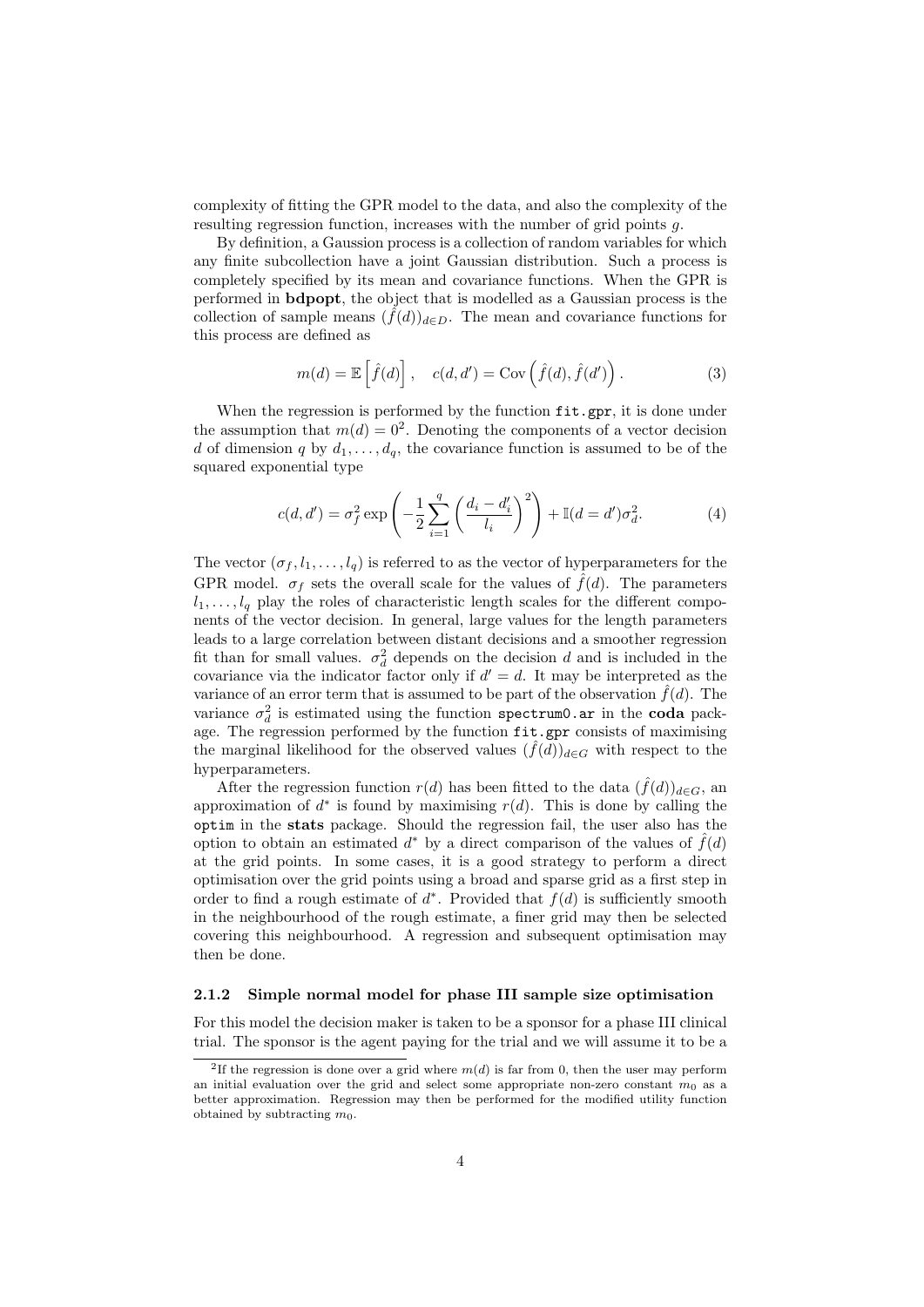pharmaceutical company that performs the clinical trial in order to demonstrate the efficacy of the new drug for a regulatory authority. The regulatory authority examines the outcome of the trial and decides if there is enough evidence for market approval.

The function n.opt provides an interface to a simple model for the expected gain of a clinical trial sponsor faced with the situation of deciding on the optimal sample size for a confirmatory phase III trial. The sponsor pays a cost that is a linear function of the sample size, and obtains a fixed gain if a regulatory authority decides to approve the treatment for marketing. The decision of the authority is assumed to be based solely on the frequentist criterion of statistical significance.

The probabilistic model is defined as follows. There is a single response variable,  $X$ , which may be interpreted as an efficacy or clinical utility<sup>3</sup> response.  $X$  is assumed to be normally distributed according to

$$
X \mid \mu \sim \mathcal{N}\left(\mu, \sigma^2/n\right),
$$

where  $\mu$  is the true, unknown population mean for the response,  $\sigma$  is the population standard deviation (assumed known) and  $n$  is the sample size. Hence,  $X$ may be interpreted as the sample mean of a sequence of i.i.d. random variables  $X_1, \ldots, X_n$  such that  $X_i \mid \mu \sim N(\mu, \sigma^2), i = 1, \ldots, n$ . A conjugate normal prior with prior mean  $\nu$  and prior standard deviation  $\tau$  is assumed for the true population mean,  $\mu \sim N(\nu, \tau^2)$ , leading to a prior predictive distribution for X that is normal with mean  $\nu$  and variance  $\tau^2 + \sigma^2/n$ .

The utility function for this model has the fixed form

$$
u(X,\mu,n) = (G_a + F_a(X,\mu)) \mathbb{I}\left(\frac{X}{\sqrt{\sigma^2/n}} > z_\alpha\right) - (C_f + C_s n). \tag{5}
$$

The total gain for the sponsor in case of regulatory approval equals the sum of  $G_a$  and  $F_a(X,\mu)$ .  $G_a$  is a constant whereas the value of  $F_a(X,\mu)$  depends on the trial outcome X and the true value of the population mean  $\mu$ .  $C_f$  is the fixed cost of setting up the trial and  $C_s$  is the marginal cost per observation. The level for the one-sided approval test for statistical significance is  $\alpha$  and  $z_{\alpha}$  is defined by  $z_{\alpha} = \Phi^{-1}(1-\alpha)$ . The user may specify the values for the parameters of the model when calling n.opt.

#### 2.1.3 Normal model with Emax dose responses for phase III dose and sample size optimisation

This model is specified in the BUGS file normal\_model\_jags\_model.R, which is included with the package bdpopt in the external data folder extdata. The purpose of this fixed model is to provide an interface for phase III clinical trial optimisation with respect to dose and sample size given the results from a completed phase II trial. In the phase II trial,  $k_2$  groups of patients have been given a new treatment, where the dose and sample size for group  $i$  are denoted by  $d_{2,i}$  and  $n_{2,i}$ , for  $i = 1, \ldots, k_2$ . It is assumed that the results of the phase II

<sup>&</sup>lt;sup>3</sup>Clinical utility is a measure that somehow combines the efficacy and safety aspects of a treatment. For example, a clinical utility response might be constructed as an appropriately weighted linear combination of an efficacy and safety response.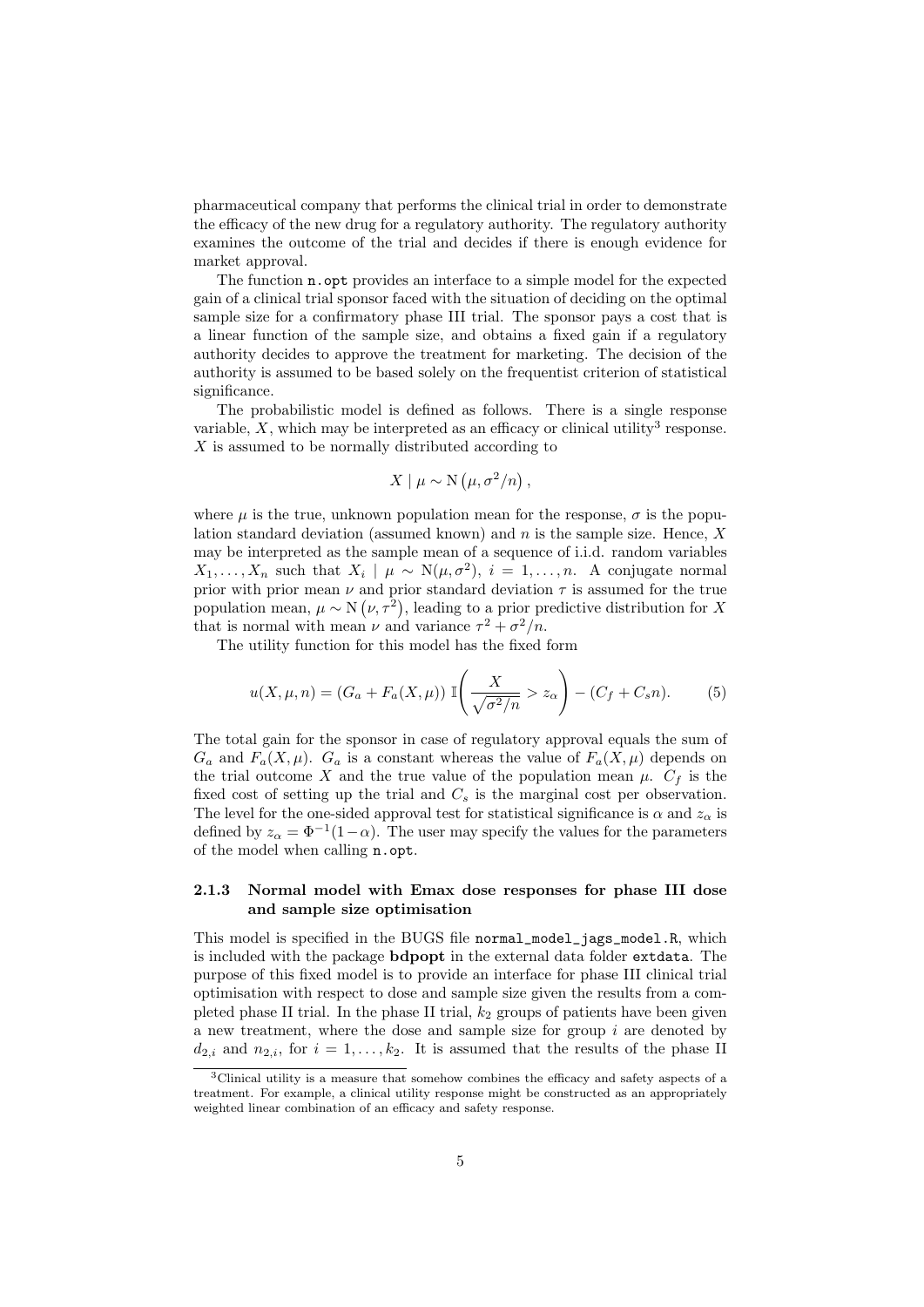trial may be summarised as one efficacy and one safety response for each patient included. For each group  $i$ , these responses are combined into a sample mean  $Y_{2,i}^E$  for the effiacy responses and a sample mean  $Y_{2,i}^S$  for the safety responses. The vectors of responses over all groups are denoted by  $Y_2^E$  and  $Y_2^S$ .

The true population means  $\mu_E$  and  $\mu_S$  for the efficacy and safety responses depend on the dose  $d$  and are assumed to follow Emax models,

$$
\mu_E = \theta_1 + \theta_2 \frac{d^{\theta_4}}{\theta_3^{\theta_4} + d^{\theta_4}},\tag{6}
$$

$$
\mu_S = \eta_1 + \eta_2 \frac{d^{\eta_4}}{\eta_3^{\eta_4} + d^{\eta_4}},\tag{7}
$$

where the unknown parameter vectors  $\theta = (\theta_1, \theta_2, \theta_3, \theta_4)$  and  $\eta = (\eta_1, \eta_2, \eta_3, \eta_4)$ determine the shapes of the Emax curves.<sup>4</sup> The priors for  $\theta_1$ ,  $\theta_2$ ,  $\eta_1$  and  $\eta_2$  are taken to be normal, whereas the priors for  $\theta_3$ ,  $\theta_4$ ,  $\eta_3$  and  $\eta_4$  are assumed to be log-normal.

By assumption, given  $\theta$ ,  $\eta$ , the doses  $d_2 = (d_{2,i})_{i=1}^{k_2}$  and the sample sizes  $n_2 = (n_{2,i})_{i=1}^{k_2}$ , the efficacy and safety responses are independent for each group and responses belonging to different groups are also independent. Moreover, both the efficacy and safety response for each patient are assumed to be normally distributed, with known sample variances given by  $\sigma_E^2$  and  $\sigma_S^2$ . It follows that the conditional joint density over all phase II data may be split into factors according to

$$
\pi\left(Y_{2}^{E}, Y_{2}^{S} \mid \mu_{E}\left(d_{2}, \theta\right), \mu_{S}\left(d_{2}, \eta\right)\right) = \prod_{i=1}^{k_{2}} \pi\left(Y_{2,i}^{E} \mid \mu_{E}\left(d_{2,i}, \theta\right)\right) \pi\left(Y_{2,i}^{S} \mid \mu_{S}\left(d_{2,i}, \eta\right)\right),
$$

where

$$
Y_{2,i}^{E} | \mu_{E} (d_{2,i}, \theta) \sim \mathcal{N} \left( \mu_{E} (d_{2,i}, \theta), \frac{\sigma_{E}^{2}}{n_{2,i}} \right), i = 1, ..., k_{2},
$$
  

$$
Y_{2,i}^{S} | \mu_{S} (d_{2,i}, \eta) \sim \mathcal{N} \left( \mu_{S} (d_{2,i}, \eta), \frac{\sigma_{S}^{2}}{n_{2,i}} \right), i = 1, ..., k_{2}.
$$

In phase III, the decision to be taken is on a dose  $d_3$  and a sample size  $n_3$ .  $k_3$ parallel and independent trials are then performed, each of which uses the same dose and sample size. The expected value of a particular choice is evaluated with respect to the posterior distribution of  $\theta$  and  $\eta$  given the phase II data (i.e., given  $d_2$ ,  $n_2$ ,  $Y_2^E$  and  $Y_2^S$ ). The independence structure and distributional assumptions for phase III are analogous to those of phase II, giving

$$
\pi\left(Y_3^E, Y_3^S \mid \mu_E(d_3, \theta), \mu_S(d_3, \eta)\right) =
$$
  

$$
\prod_{i=1}^{k_3} \pi\left(Y_{3,i}^E \mid \mu_E(d_3, \theta)\right) \pi\left(Y_{3,i}^S \mid \mu_S(d_3, \eta)\right),
$$

<sup>&</sup>lt;sup>4</sup>The typical names corresponding to the first three component of  $\theta$  and  $\eta$  are:  $E_0$  for  $\theta_1$ and  $\eta_1$ ,  $E_{\text{max}}$  for  $\theta_2$  and  $\eta_2$ ,  $ED_{50}$  for  $\theta_3$  and  $\eta_3$ .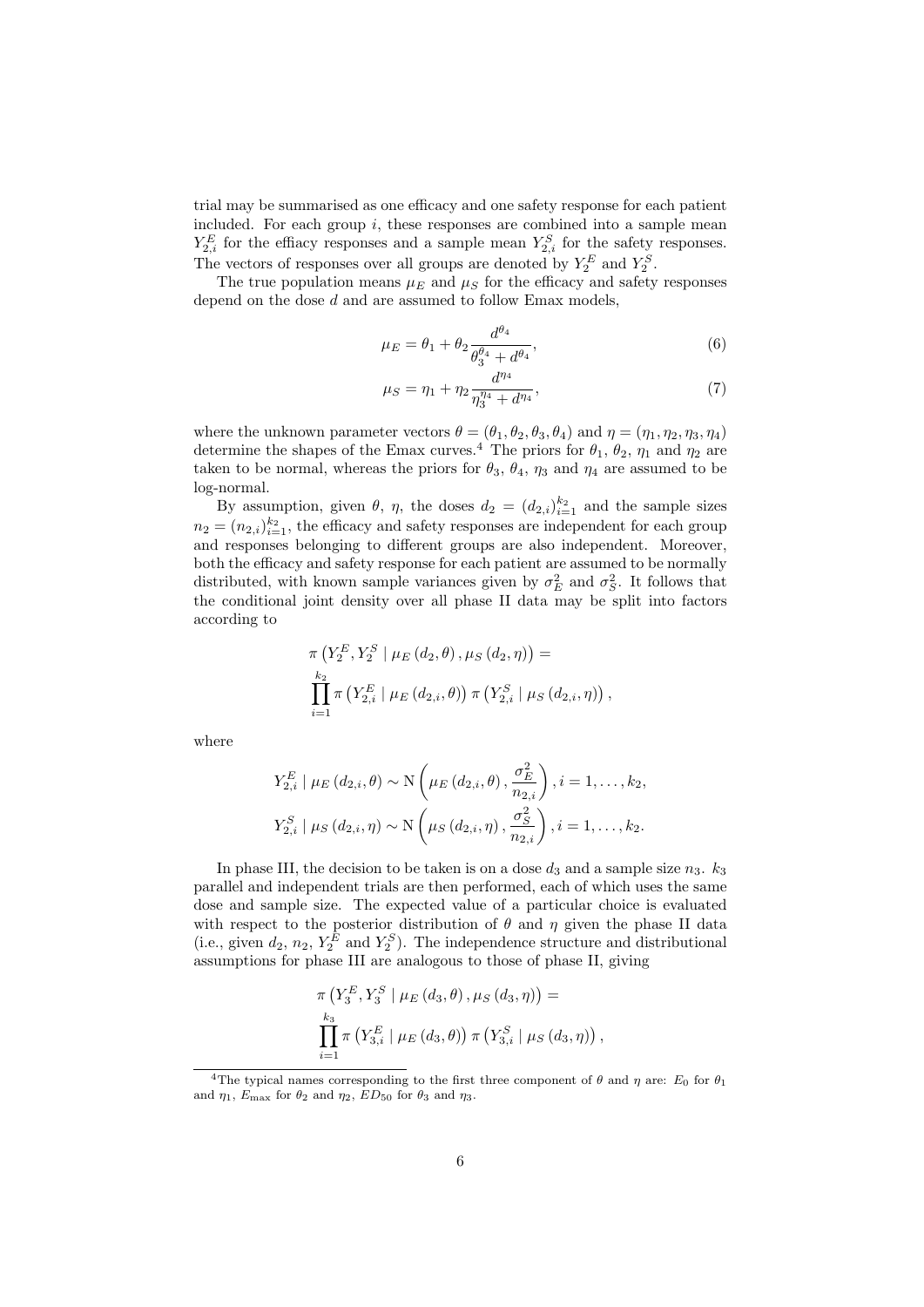with

$$
Y_{3,i}^{E} | \mu_E(d_3, \theta) \sim \mathcal{N}\left(\mu_E(d_3, \theta), \frac{\sigma_E^2}{n_3}\right), i = 1, \dots, k_3,
$$
  

$$
Y_{3,i}^{S} | \mu_S(d_3, \eta) \sim \mathcal{N}\left(\mu_S(d_3, \eta), \frac{\sigma_S^2}{n_3}\right), i = 1, \dots, k_3.
$$

The utility function for this model has the form

$$
u = G_a R - (C_f + C_s n_3 k_3), \tag{8}
$$

where  $G_a$  is the gain upon regulatory approval, R is an indicator function for regulatory approval,  $C_f$  is a fixed cost of setting up the trials and  $C_s$  is the cost per observation.  $G_a$  is defined as

$$
G_a(Y_3^E, Y_3^S, \mu_E, \mu_S, g_E, g_S, p) =
$$
  
\n
$$
p\left(\frac{g_E}{k_3} \sum_{i=1}^{k_3} Y_{3,i}^E + \frac{g_S}{k_3} \sum_{i=1}^{k_3} Y_{3,i}^S\right) + (1-p)\left(g_E\mu_E + g_S\mu_S\right).
$$
 (9)

 $g_E$  is a constant factor giving the utility per efficacy unit, and  $g_S$  is a constant factor giving the utility loss per safety unit (so if safety units are positive,  $q_S$ should be negative).  $p \in [0, 1]$  is a constant that weighs the relative importance of the responses observed in the trial and the true population means. The indicator function for approval,  $R$ , is defined to be 1 if and only if the sample size in each trial is at least  $n_{\min}$ , a one-sided statistical significance can be shown independently for efficacy in each trial at the level  $\alpha$  and a one-sided statistical significance can be shown independently for  $Y_{S,i}^{III} - m_S$  in each trial at the level  $\alpha$ .  $m<sub>S</sub>$  may be interpreted as a maximum safety level. This means that R may be written as

$$
R(Y_3^E, Y_3^S, n_3, n_{\min}, \alpha, m_S) =
$$
  

$$
\mathbb{I}(n_3 > n_{\min}) \prod_{i=1}^{k_3} \mathbb{I}\left(Y_{3,i}^E > \frac{z_{\alpha} \sigma_E}{\sqrt{n_3}}\right) \prod_{i=1}^{k_3} \mathbb{I}\left(Y_{3,i}^S < m_S - \frac{z_{\alpha} \sigma_S}{\sqrt{n_3}}\right).
$$
 (10)

#### 2.2 Sequential decision problems

bdpopt supports two ways to solve sequential decision problems. For the first and more flexible alternative, the user must specify all the components defining the sequential problem. The second alternative provides an interface to a very specific group sequential model with normal responses for which the probabilistic model, the decisions available at each stage and the form of the utility functions have already been fixed.

#### 2.2.1 Full model specification by the user

In addition to the one-stage optimisation procedure described in the previous section, **bdpopt** also provides some basic functionality for solving certain types of sequential decision problems, the form of which will now be described.

Let k denote the number of stages in a given decision problem. For  $i =$  $1, \ldots, k$ , there is a nonempty set of decisions  $D_i$  available for selection. It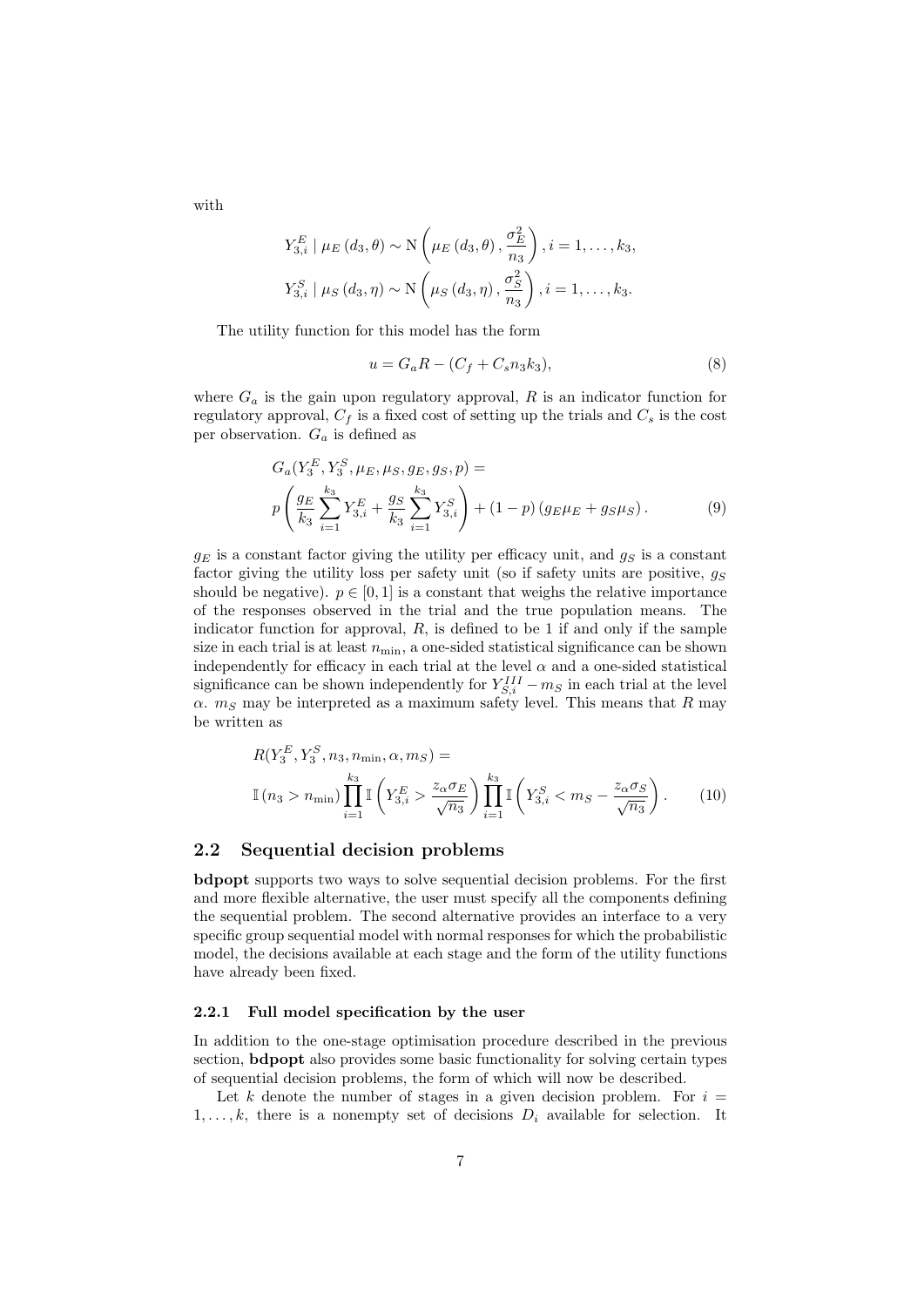is assumed that each set  $D_i$  may be partitioned into three disjoint sets,  $D_i^c$ ,  $D_i^t$  and  $D_i^o$ , which will be referred to as the continuation decisions, terminal decisions and terminal observation decisions for the stage. In each stage  $i$ , the decision maker selects an element  $d_i$  belonging to one of these three types of decision sets. If  $d_i \in D_i^c$ , then the value of a random variable  $X_i$  is observed, a utility value  $u_i^c(d_i, X_i)$  is collected and the process proceeds to the next stage. If  $d_i \in D_i^t$ , no observation is made, a utility value  $u_i^t(d_i, \theta)$  is collected and the decision process is terminated. If  $d_i \in D_i^o$ , an observation  $X_i$  is made, a utility value  $u_i^o(d_i, X_i, \theta)$  is collected and the decision process is terminated.

In addition to the random variables  $(X_i)_{i=1}^k$  associated with each stage, there is also an unknown parameter  $\theta$  associated with the decision problem. The information available to the decision maker concerning  $\theta$  before the first stage is summarised in terms of a prior distribution  $\pi(\theta)$ . It is assumed that, given  $\theta$ , the realisations of the random variables  $X_1, \ldots, X_k$  are independent. More precisely, it is assumed that the joint distribution of  $(X_1, \ldots, X_k)$  given  $\theta$ and  $d_1, \ldots, d_k$  may be split into factors according to

$$
\pi(X_1, ..., X_k | \theta, d_1, ..., d_k) = \prod_{i=1}^k \pi_i(X_i | \theta, d_i).
$$
 (11)

Note the stage subscripts attached to the distributions on the right hand side of Eq. (11), which highlights the possibility that the distributions for the observations may depend on the stage in addition to the decision taken at that stage.

The computational strategy used to solve the sequential decision problem combines backward induction with simulation. In order to make this approach at all viable for solving problems involving more than just a few stages, the exponential growth in the computations required to uphold stagewise optimality when performing the backward induction must be dealt with. To illustrate the problem, suppose that the decision maker, being at stage  $i$ , has made the decisions  $d_1, \ldots, d_{i-1}$  and observed the stage-wise outcomes  $X_1 = x_1, \ldots, X_{i-1}$  $x_{i-1}$ . The task is now to choose  $d_i$  optimally, given that, whatever particular outcome  $X_i$  is observed, the future decisions beyond stage i are chosen optimally. Letting  $v_i((x_j)_{j=1}^i,(d_j)_{j=1}^i)$  be an estimate of the expected utility of continuing optimally from stage  $i + 1$  and onwards, the problem to solve is

$$
\arg\max_{d_i \in D_i} \int_{\Omega_{X_i}} v_i \left( (x_j)_{j=1}^i, (d_j)_{j=1}^i \right) \pi_i (x_i \mid (x_j)_{j=1}^{i-1}, (d_j)_{j=1}^i) \, dx_i \iff
$$
\n
$$
\arg\max_{d_i \in D_i} \int_{\Omega_{X_i} \times \Omega_{\Theta}} v_i \left( (x_j)_{j=1}^i, (d_j)_{j=1}^i \right) \pi_i (x_i \mid \theta, d_i) \pi(\theta \mid (x_j)_{j=1}^{i-1}, (d_j)_{j=1}^i) \, dx_i \, d\theta.
$$

The value of the integral in the equation above can be estimated by simulating first from the posterior distribution of  $\theta$  given the previous observations and decisions and then from the conditional distribution of  $X_i$  given  $\theta$  and  $d_i$ . The computational problem stems from the fact that  $v_i((x_j)_{j=1}^i,(d_j)_{j=1}^i)$  must be available for all possible histories of observations and decisions. If, say, a common grid  $G_X$  is used to save the possible values for the observations, and  $D$  is the same for all stages, then  $|G_X|^i|D|^i$  values of  $v_i$  must be available at stage i.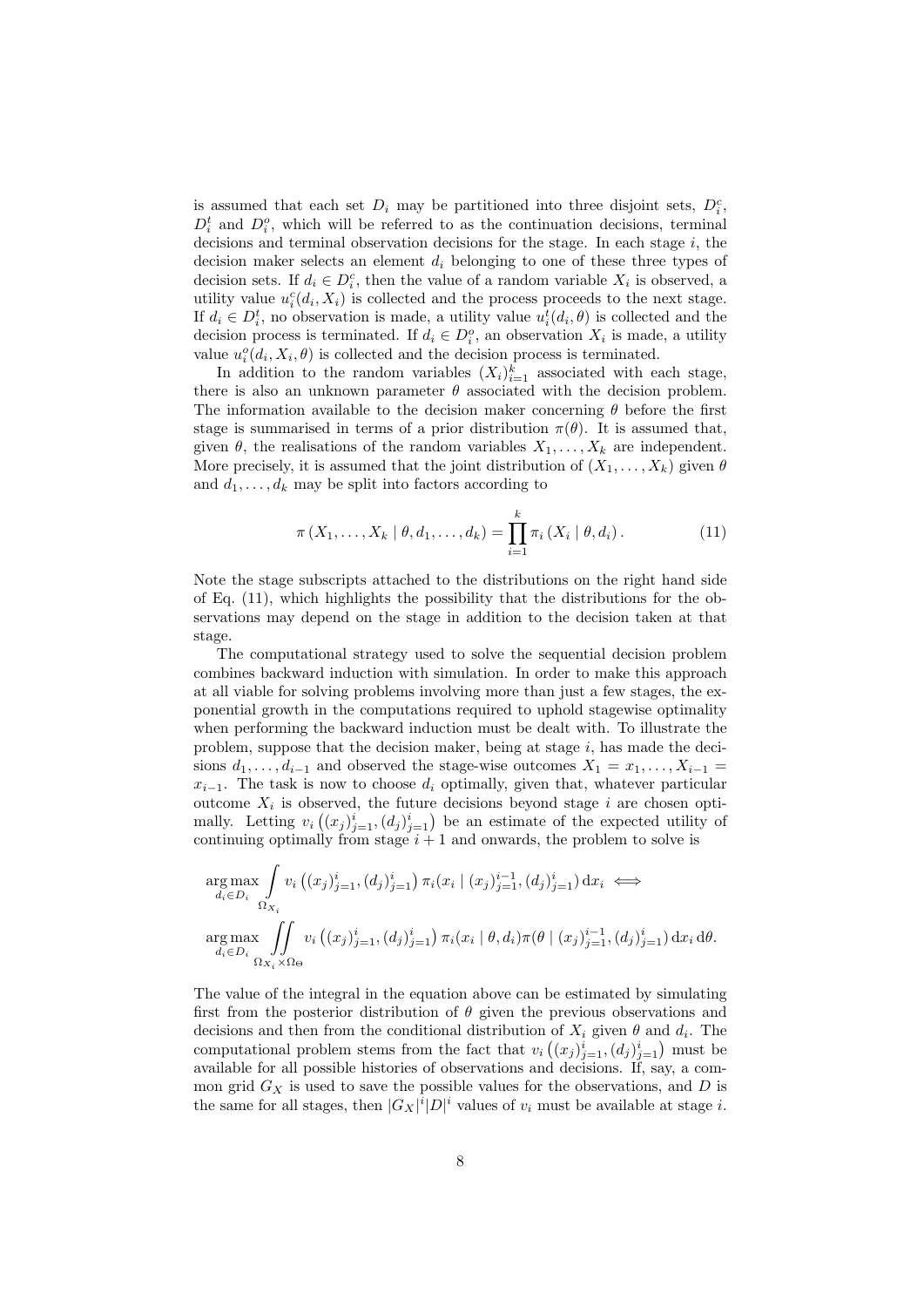In order to deal with the exponential increase in the computations and memory required to perform a straightforward backward induction, the bdpopt package uses the method described by Brockwell and Kadane in [7]. The major additional assumption made to make the computations feasible is that the information regarding the parameter  $\theta$  provided by the previous observations  $x_1, \ldots, x_i$  and the decisions  $d_1, \ldots, d_i$  may be completely summarised by means of a state vector  $s_i$ . It is assumed that  $s_i$  belongs to a space of finite dimension, S, and that this space is the same for all stages. This implies that the posterior distribution of  $\theta$  at each stage may be parameterised in terms of some value in S. Therefore, the expected utility  $v_i$  of continuing optimally becomes a function of  $s_i$  only. The backward induction step at stage i may then be written as

$$
\underset{d_i \in D_i}{\arg \max} \iint_{\Omega_{X_i} \times \Omega_{\Theta}} v_i \left(s_i = t_i(d_i, s_{i-1}, x_i)\right) \pi_i(x_i \mid \theta, d_i) \pi(\theta \mid s_{i-1}) \, dx_i \, d\theta,\tag{12}
$$

where  $t_i$  denotes a transfer function, taking a decision, a state  $s_{i-1}$  at stage i and an observation  $x_i$  into a new state  $s_i$  at stage  $i + 1$ . This transfer function may be viewed as a component of the probabilistic model and must be specified in an appropriate way by the user. To estimate the integral in Eq.  $(12)$ , simulation is done first from the distribution of  $\theta$  given  $s_{i-1}$  and then from the distribution of  $X_i$  given  $\theta$  and  $d_i$ . Hence, in order to fully specify the probabilistic model the user must specify the form of the transfer functions  $(t_i)_{i=1}^{k-1}$  and provide R functions implementing the simulation from  $\pi(\theta | s)$ ,  $s \in S$ , and from  $\pi_i(x_i | s)$  $\theta, d_i), i = 1, ..., k, d_i \in D_i^c \cup D_i^o.$ 

The backward induction is implemented by computing the optimal expected utility and corresponding action on a grid  $G<sub>S</sub>$  in S for each stage. This implies that the total computational effort required is proportional to the product  $k|G_{S}|$ . The time required to perform the computation also grows linearly with the total number of simulation iterations used when estimating the expected utilities. The quality of the approximation increases as the volume of the boundary of  $G<sub>S</sub>$ increases, as the distance between the grid points decreases and as the number of simulation samples increases.

#### 2.2.2 Group sequential normal model

This model again takes the viewpoint of a clinical trial sponsor aiming for regulatory approval. The sponsor collects evidence about a treatment in  $k$  stages. At each stage, there are precisely two decisions available. For all but the last stage, the options are to either continue and take a new sample of group size n or to stop (abort) the process. To proceed from a stage  $i$  the sponsor has to pay a stage cost covering the expenses required to collect the responses from n patients and combine them into a stage response  $X_i$  for the group. If the sponsor instead decides to stop, no cost is incurred (but any potential future gain is lost). The evidence collected in these preliminary stages is not presented to a regulatory authority deciding on approval, but is only used by the sponsor to increase its knowledge about the true value  $\theta$  of the population mean of the efficacy response for the treatment.

In the last stage, the sponsor may decide to either abort the decision process or to file an application for approval. It it decides to abort, the net utility of the last stage is 0. If it decides to file the application, the net utility is taken to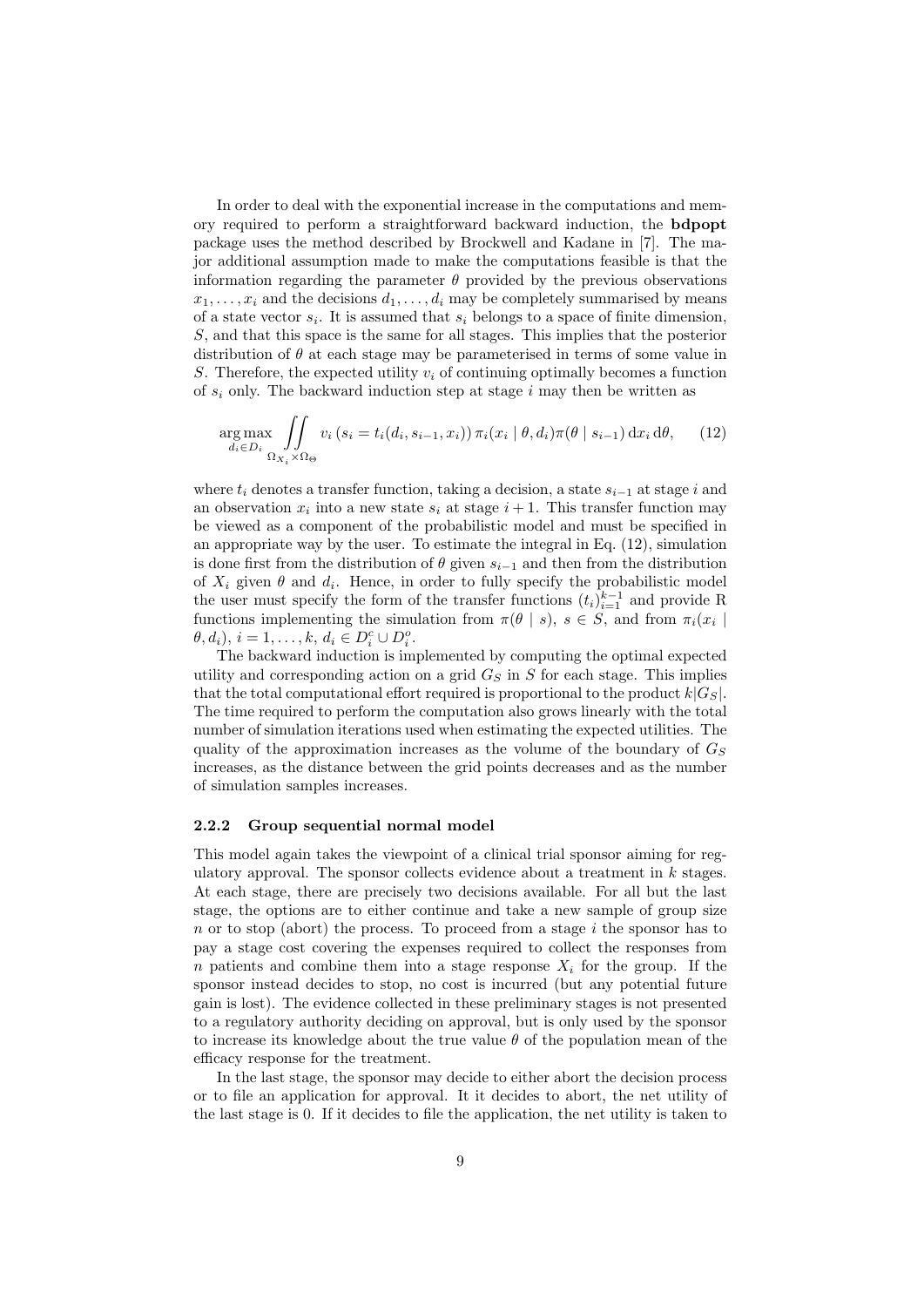be the difference between a gain proportional to  $\theta$  and a final investment cost. Hence, the last stage is the only part of the decision process in which the sponsor may collect a positive contribution to the total utility. This contribution is taken to be proportional to  $\theta$  because it is reasonable to expect that the probability of approval and the potential sales after approval are both increasing functions of θ.

At each stage, the conditional distribution of the observation  $X_i$  is given by  $X_i | \theta \sim N(\theta, \sigma^2/n)$ , where  $\sigma$  is a known population standard deviation and n is the sample size per group. Hence,  $X_i$  may be interpreted as the sample mean of a sequence of n i.i.d. normal random variables given  $\theta$ . The prior for  $\theta$  before the first stage is taken to be a conjugate normal distribution with known prior standard deviation  $\tau$ . With this setup, by standard conjugate updating, it may easily be shown that the posterior distribution of  $\theta$  at stage i is normal, with variance given by

$$
\left(\frac{1}{\tau^2} + \frac{i-1}{\sigma^2/n}\right)^{-1}.\tag{13}
$$

Since all of the quantities in the expression for the posterior variance are known, it follows that the posterior distribution for  $\theta$  at a given stage is completely characterised by the posterior mean. The state variable  $s$  for this model is therefore taken to be the posterior mean for  $\theta$ , giving a state space  $S = \mathbb{R}$ .

## 3 General workflow

This section contains step by step instructions on how to set up the different model types and perform optimisation using the interfaces provided by the package.

#### 3.1 Single stage decision problems

#### 3.1.1 JAGS model specified by user

- 1. Write a model file (henceforth referred to as model.R) and a partial data file (henceforth referred to as data.R) specifying the probabilistic model. The decision variables of the problem are implicitly defined as the additional names that would have to be defined in order to make model.R plus data.R a complete JAGS model.
- 2. Create a simulation model object by calling the function sim.model with arguments model.R and data.R. Alternatively, the contents of the data file may also be supplied as a named list of R objects.
- 3. Define a utility function u. The argument names must constitute a subset of the names used in the BUGS model and data files.
- 4. Create a grid specification list object defining the names of the decision variables and the extent and step size of the grid. Such an object should consists of a named list of grid specifications for the individual variables. Each grid specification should be a list of two components. The first component is a dimension vector, which specifies the dimension of the array value assumed by the decision variable at a grid point. The second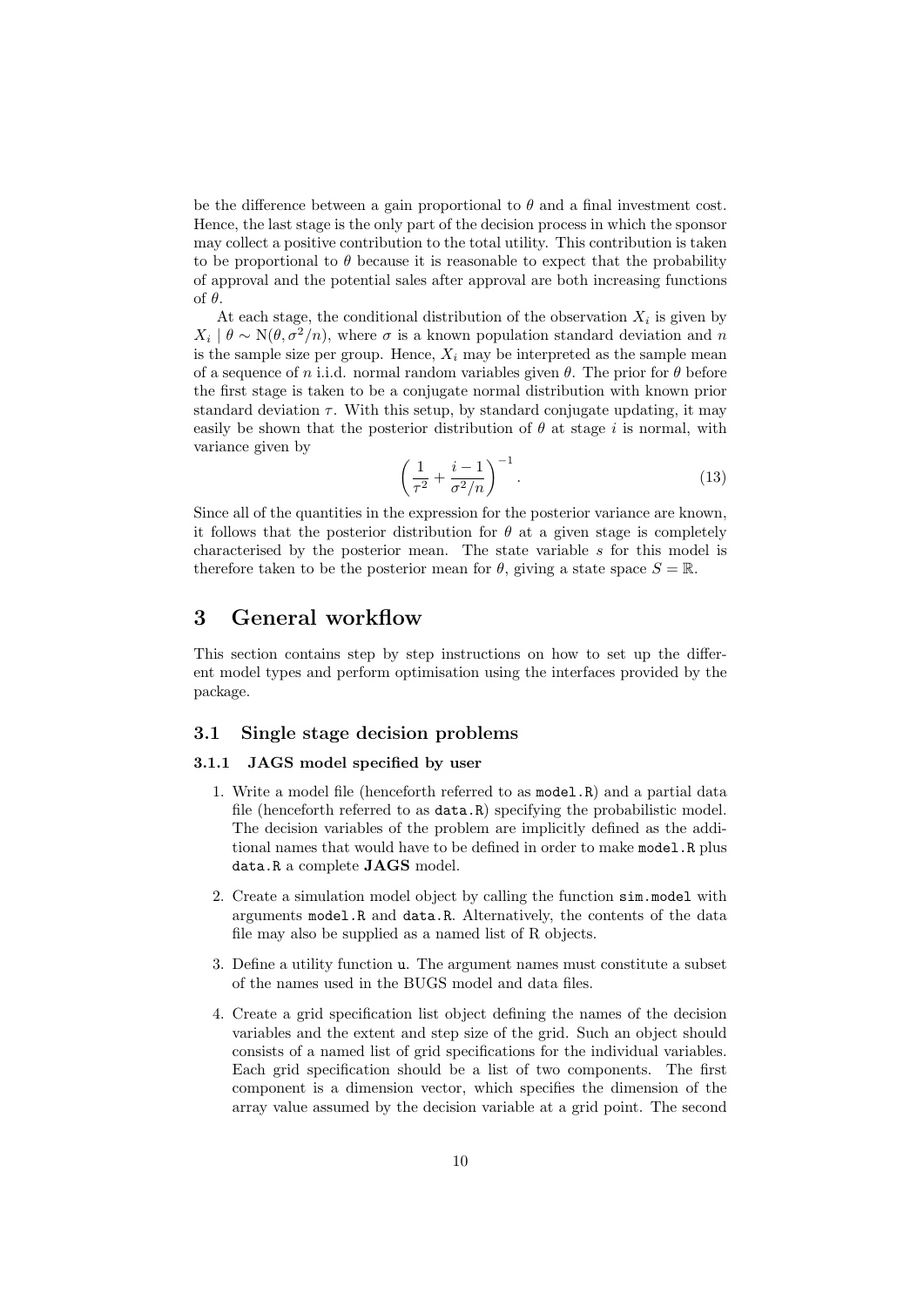component should be a list of vectors of length equal to the total number of elements of an array value (i.e., equal to the product of the elements of the dimension vector). Each such vector must have the form c(lower, upper, step). These vectors are passed to seq in order to generate a range of values for each component of the array.

- 5. Evaluate the model on the grid by calling the function eval.on.grid, passing the previously constructed simulation model, utility function u and grid as arguments. This is the step in which MCMC samples are produced by calling JAGS. The results of the simulation are saved in a new model object returned by eval.on.grid.
- 6. Fit a regression function to the grid points by calling the function  $fit.gpr$ or fit.loess with the model object obtained in the previous step as an argument. A new model object containing the regression function will be returned. This step is optional, since optimisation may also be performed directly over the grid without trying to fit a smooth regression function first. However, it is required if any option other than "Grid" is to be passed to the optimisation function optimise.eu.
- 7. Optionally, inspect the results from the simulation and regression steps by calling the generic function plot with the model object returned from eval.on.grid, fit.gpr or fit.loess as an argument.
- 8. Optimise directly over the grid or using the regression function by calling optimise.eu. The (approximately) optimal decision and corresponding optimal utility will be returned as two components in a list.

#### 3.1.2 Simple normal model for phase III sample size optimisation

The interaction with this model consists of a single step:

1. Call n.opt to perform evaluation on a one-dimensional grid for the sample sizes, followed by an optimisation over the grid and an optional plotting of the results. The grid points and corresponding simulated expected utility values are returned together with the optimal sample size and corresponding expected utility as components in a list.

## 3.1.3 Normal model with Emax dose responses for phase III dose and sample size optimisation

- 1. Create a normal model object. This may be done in two different ways. The first alternative is to call the function create.normal.model. The parameters defining the probabilistic model must then be passed as arguments. The second alternative is to call create.normal.model.from.file, which loads the model parameters from the file normal\_model\_jags\_data.R. Alternative models may then be specified by changing the contents of this file.
- 2. Create a utility function by calling create.utility.function. This function takes the model object created in the previous step as an argument. The user must also pass values defining the parameters of the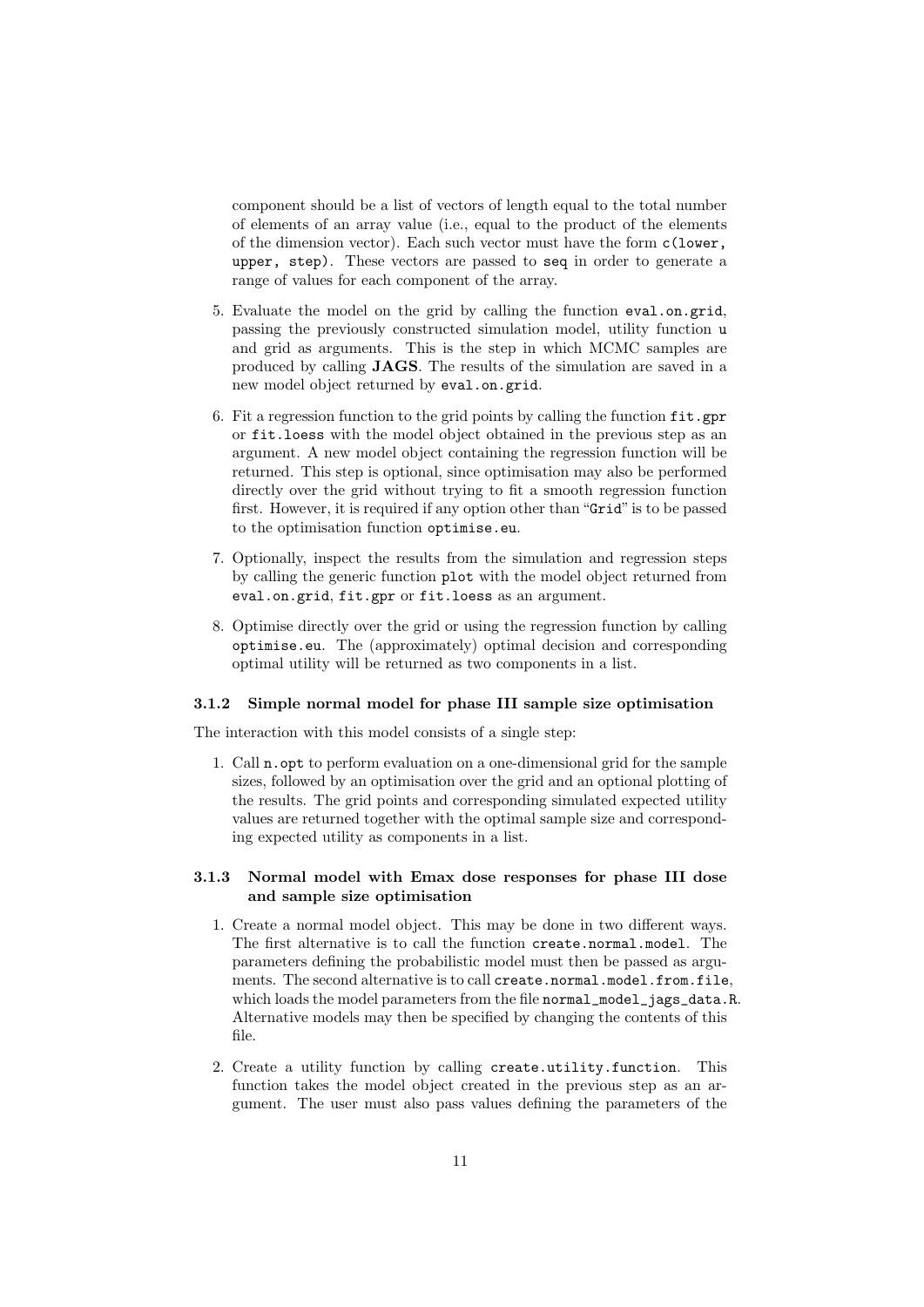utility function as arguments to the function,  $g_E$  (cE),  $g_S$  (cS),  $p$  (p),  $m_S$ (safety.max),  $C_f$  (fixed.cost) and  $C_s$  (cost.per.sample).

3. At this point a model object and a utility function have been specified. The application of the functions eval.on.grid, fit.gpr, fit.loess and optimise.eu for evaluation on a grid, fitting of a regression function and optimisation now proceeds just as for the case of a general JAGS model fully specified by the user.

#### 3.2 Sequential decision problems

#### 3.2.1 Full model specification by the user

- 1. Choose a value for n.stages, the number of stages for the decision problem.
- 2. Construct a specification of the probabilistic model in terms of functions post.sample, pred.sample and update.state. post.sample should provide independent samples from the posterior distribution of the parameter  $\theta$  given the current stage and state s. pred.sample should provide independent samples from the predictive distribution of a new observation X at a given stage, given  $\theta$  and the decision taken. update.state should take the current stage, the state s, a decision d and a list of observed values into a corresponding list of updated state values for the next stage.
- 3. Construct a specification of the decisions available at each stage in terms of lists cont.decisions, term.decisions and term.obs.decisions, corresponding to  $(D_i^c)_{i=1}^k$ ,  $(D_i^t)_{i=1}^k$  and  $(D_i^o)_{i=1}^k$ , respectively. The length of each decision list must be equal to the number of stages  $k$ . The *i*:th element of each list should be a list of the decisions available (of the respective type) at stage *i*. Note that, for each stage *i*, at least one of the sets  $D_i^c$ ,  $D_i^t$  and  $D_i^o$  must be nonempty. Also, for the last stage k, there can be no continuation decisions (i.e.,  $D_k^c$  must be empty).
- 4. Construct a specification of the utility model at each stage in terms of lists cont.decisions, term.decisions and term.obs.decisions, corresponding to  $((u_i^c(d_i, X_i))_{i=1}^k, (u_i^t(d_i, \theta))_{i=1}^k$  and  $(u_i^o(d_i, X_i, \theta))_{i=1}^k$ , respectively. If at stage  $i$  a certain type of decision is not available, that is, if the i:th list in cont.decisions, term.decisions or term.obs.decisions is empty, then the corresponding element in cont.decisions, term.decisions or term.obs.decisions may be set to NA.
- 5. Create a sequential decision problem object by calling the function sequential.dp with the objects constructed in the previous steps as arguments.
- 6. Define a grid for the state s as a subset of  $S$  in terms of three numeric, atomic vectors mins, maxs and steps. Each must be of length equal to the dimension of S. mins contains the minimum values of the grid points in each dimension, maxs the maximum values and steps the step sizes between grid points in each dimension.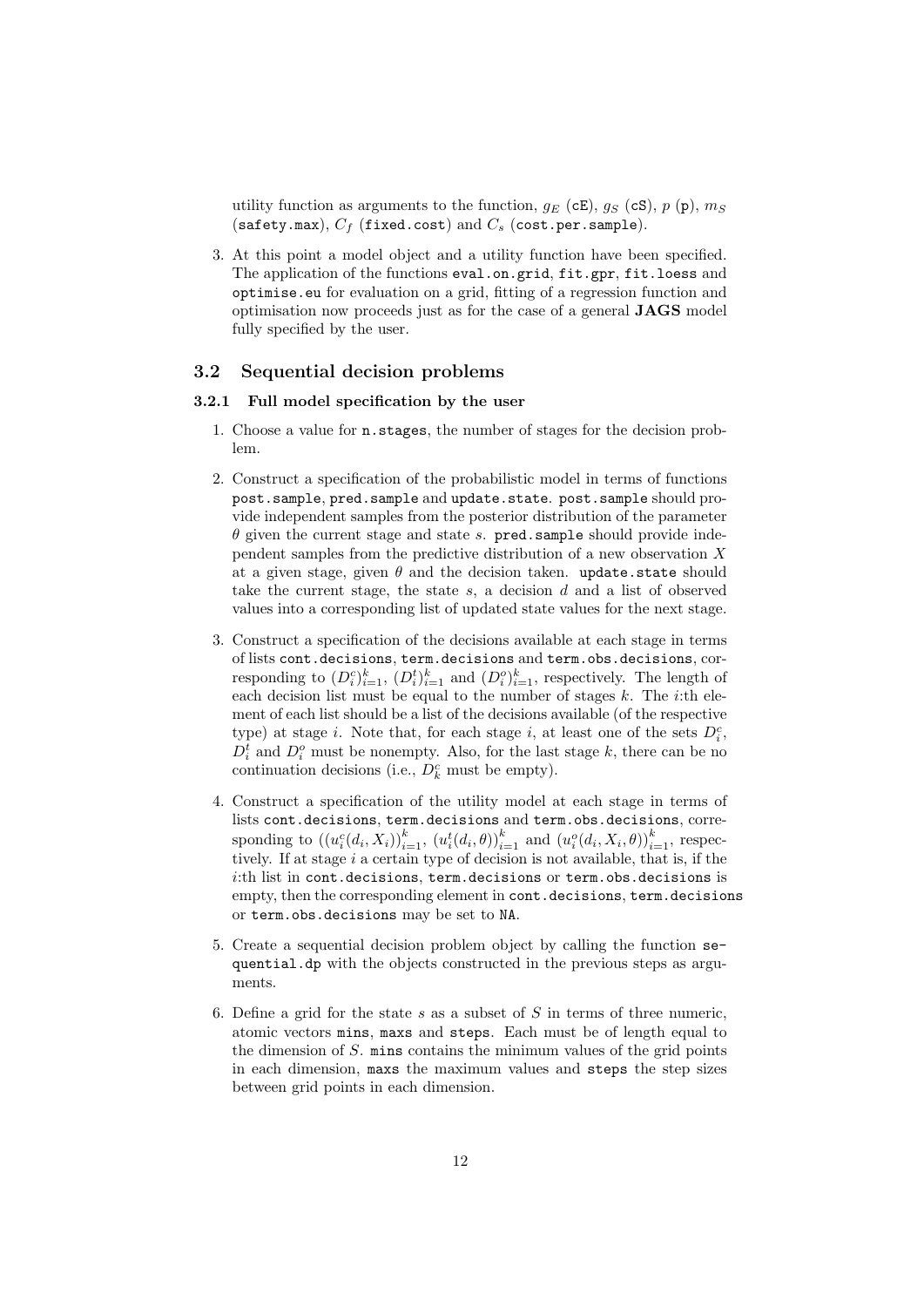7. Solve the sequential problem by calling optimise.sequential.eu with the objects constructed in the previous steps passed as arguments. optimise.sequential.eu has an optional argument with name state.start. If left unspecified, it is set to NA, and the output from optimise.sequential.eu will consist of a list with two components. The first is a function taking a stage and state into the optimal decision for the closest grid point in S and the second is a function taking the stage and a value s into the optimal utility for the closest grid point. In case a value for state.start is provided, then the optimal action and utility will be computed only for the specified value for the first stage, and the output will consist of a list of four components. The first two components gives the optimal decision and expected utility for stage 1, and the remaining two components are as for the case state.start = NA.

#### 3.2.2 Group sequential normal model

- 1. Create a sequential normal decision problem object by calling the function sequential.normal.dp. The user must specify the number of stages  $(n.stages)$ , the group size n (group.size), the standard deviation parameters  $\tau$  and  $\sigma$  (tau and sigma) and the gain and cost parameters (stage.cost, final.cost, final.gain).
- 2. Solve the sequential normal decision problem by calling the function optimise.sequential.normal.eu, passing the decision problem object created in the previous step as an argument. The user must specify the range and step size of the grid for the state.

## 4 Examples

This section contains code examples illustrating how the different model types supported by the package may be set up and optimised. Note that library(bdpopt) must be called before any of the examples are run.

## 4.1 Simple normal model for phase III sample size optimisation

```
> ## Perform an optimisation for the simple normal model
> out \leq n.opt(nu = 0, tau = 1, sigma = 1, alpha = 0.025,
+ gain.constant = 1, gain.function = function(X, mu) 0,
+ fixed.cost = 0, sample.cost = 0.005,
+ k = 1, n.min = 1, n.max = 50, n.step = 1,
+ n.iter = 10000, n.burn.in = 1000, n.adapt = 1000,
+ regression.type = "loess",
+ plot.results = TRUE, independent.SE = FALSE,
+ parallel = FALSE, path.to.package = NA)
> ## Print the grid points used for the sample size,
> ## and the corresponding estimates of the expected utility
> print(out$ns)
> print(out$eus)
> ## Print the estimate of the optimal sample size,
```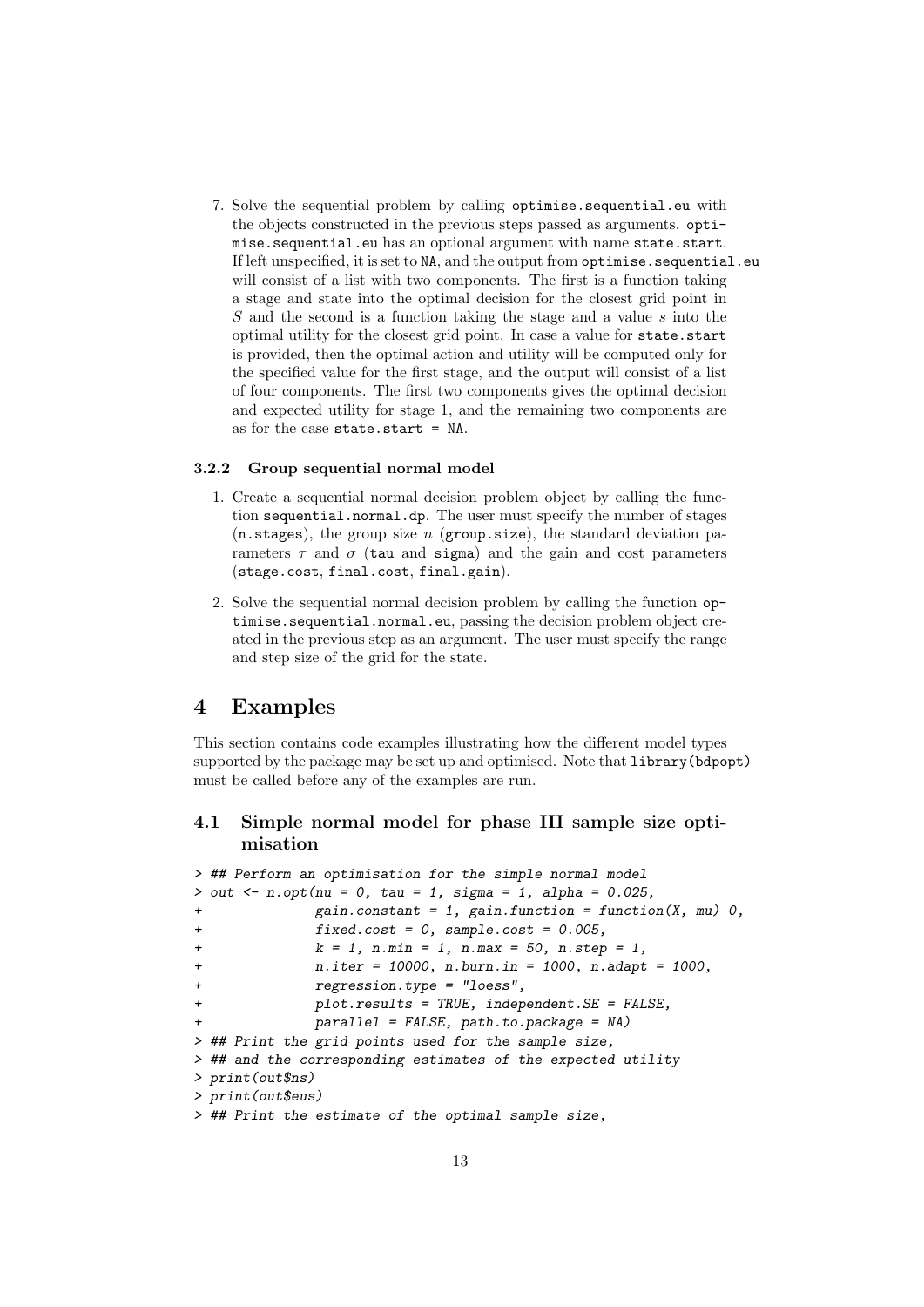```
> ## and the corresponding utility
> print(out$opt.arg)
> print(out$opt.eu)
>
```
## 4.2 Normal model with Emax dose responses for phase III dose and sample size optimisation

```
> ## Mean and precision parameters for the priors
> theta.mu <- c(0, 2, 0, 0); theta.tau <- c(1, 1, 8, 8)> eta.mu <- c(0, 2, 0, 0); eta.tau <- c(1, 1, 8, 8)
> ## Sample size and doses for each observation in phase II
> n.II \leq rep(10, 10); d.II \leq seq(0.1, 1, 0.1)> ## Observed responses phase II responses,
> ## taken from the efficacy and safety models using the parameter values
\rightarrow ## theta = eta = c(0, 2, 1, 1) (rounded to two decimals).
> YE.II <- c(0.18, 0.33, 0.46, 0.57, 0.67, 0.75, 0.82, 0.89, 0.95, 1.00)
> YS.II <- c(0.18, 0.33, 0.46, 0.57, 0.67, 0.75, 0.82, 0.89, 0.95, 1.00)
> sigmaE <- 1; sigmaS <- 1 ## Standard deviations
> k.III <- 2 ## Number of phase III trials
> m1 <- create.normal.model(theta.mu, theta.tau, eta.mu, eta.tau,
                            n.II, d.II, YE.II, YS.II,
                            signaE, signaS, k.III, path.to.package = NA)> ## Define a utility function
> n.min \le 0; sig.level <- 0.025; safety.max <- 0.6
> cE <- 1300; cS <- -1000; p <- 0.5
> fixed.cost <- 10; cost.per.sample <- 0.2
> u <- create.utility.function(m1, n.min, sig.level, safety.max,
                               cE, cS, p, fixed.cost, cost.per.sample)
> ## Define a grid and simulate the utility for each grid point
> n.iter <- 4000; n.burn.in <- 1000; n.adapt <- 1000
> gsl <- list(n.III = list(c(1), list(c(10, 150, 10))),
              d.III = list(c(1), list(c(0.1, 0.4, 0.1))))> m2 <- eval.on.grid(m1, u, gsl, n.iter, n.burn.in, n.adapt,
                     independent.SE = FALSE, parallel = TRUE)> ## Do gaussian process regression for the model
> m3 \lt fit.gpr(m2, start = c(30, 50, 0.2), gr = TRUE, method = "L-BFGS-B",
                    lower = c(10, 10, 0.1), upper = Inf)> ## Plot the results of the evaluation and gpr regression
> plot(m3, "n.III[1]", fixed = seq(0.1, 0.4, 0.1))
> ## Optimisation (defaulting to method "L-BFGS-B" of the optim function)
> optimise.eu(m3, start = c(100, 0.3))
>
```
## 4.3 Group sequential normal model

```
> ## Create a sequential decision problem object
> dp <- sequential.normal.dp(n.stages = 4, group.size = 10,
+ tau = 1, sigma = 1,
+ stage.cost = 0.1, final.cost = 1, final.gain = 2)
```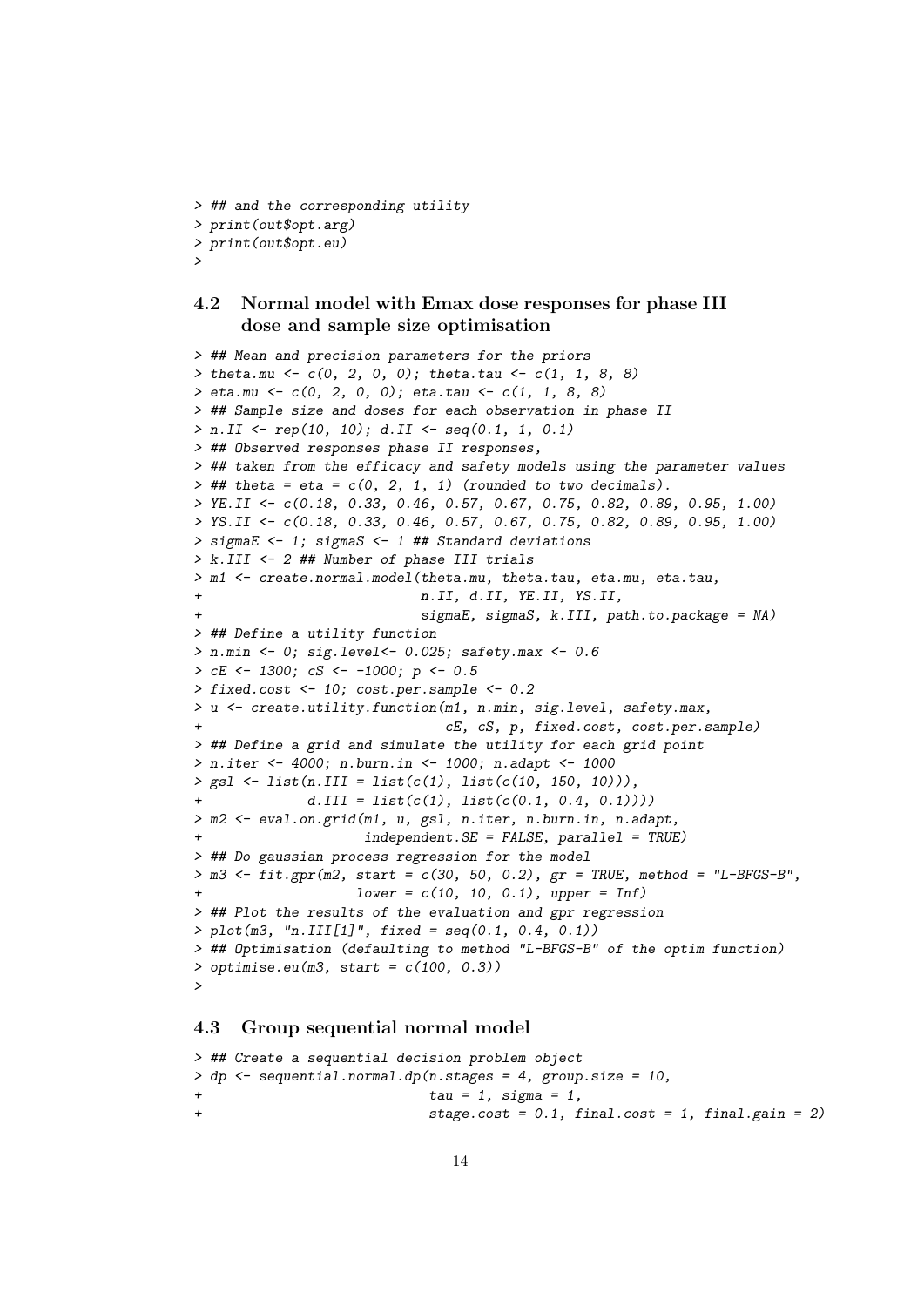```
> ## Solve the sequential decision problem and plot the results
> out <- optimise.sequential.normal.eu(dp = dp,
+ range = 8, step.size = 0.02,
+ \frac{1}{1} prior.mean = 0, n \sin s = 1000,
+ n \sin s = 1000,<br>+ plot. results =plot. results = TRUE)
> ## Print the optimal decision and corresponding expected utility
> ## at the first stage assuming a prior mean of 0
> print(out$opt.decision(1, 0))
> print(out$opt.utility(1, 0))
>
```